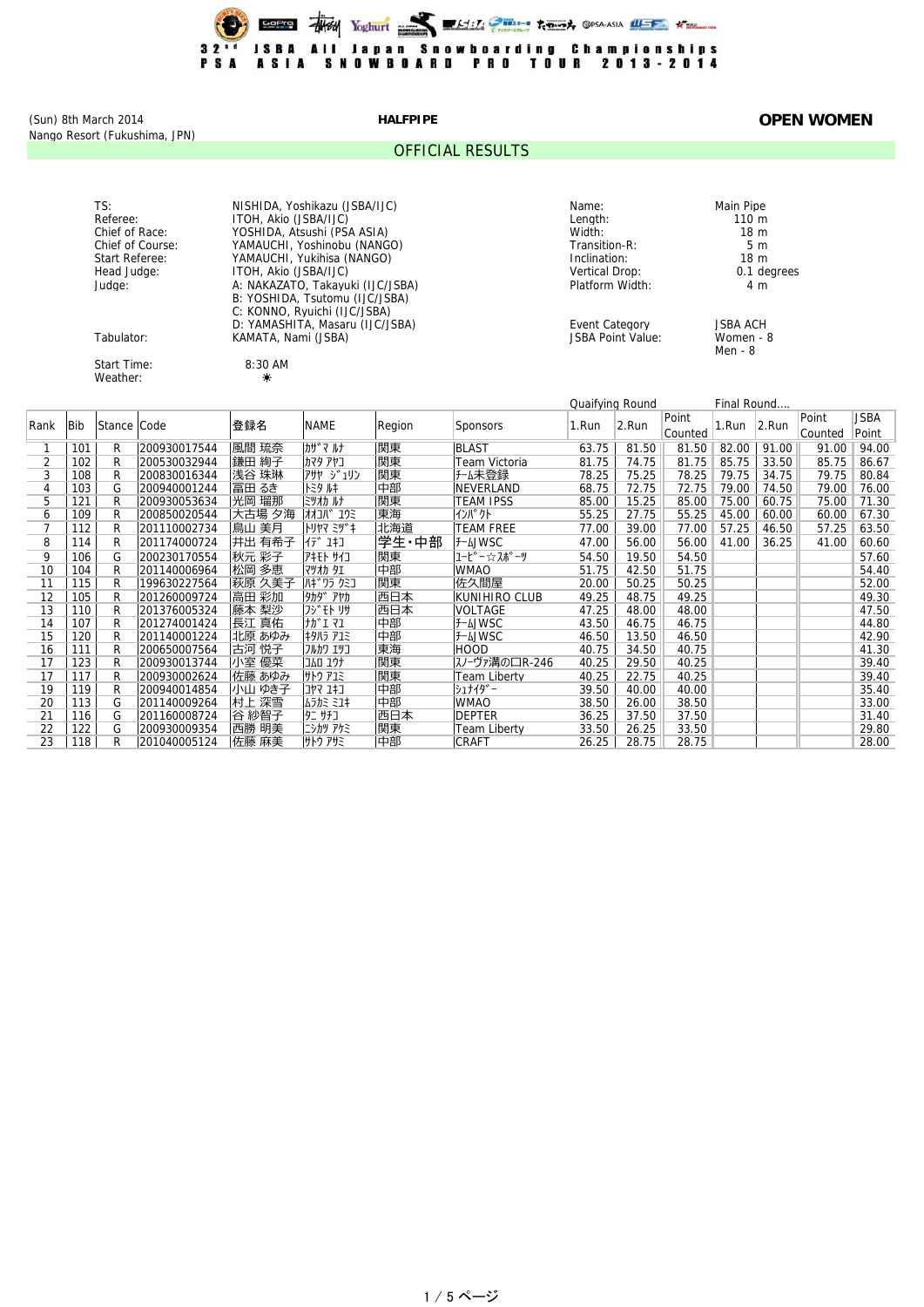

OFFICIAL RESULTS

(Sun) 8th March 2014 **HALFPIPE OPEN MEN** Nango Resort (Fukushima, JPN)

|                | Final Round<br>Quaifying Round |        |              |         |                  |        |                          |       |       |                  |       |          |                  |                      |
|----------------|--------------------------------|--------|--------------|---------|------------------|--------|--------------------------|-------|-------|------------------|-------|----------|------------------|----------------------|
| Rank           | <b>Bib</b>                     | Stance | Code         | 登録名     | <b>NAME</b>      | Region | <b>Sponsors</b>          | 1.Run | 2.Run | Point<br>Counted | 1.Run | $2$ .Run | Point<br>Counted | <b>JSBA</b><br>Point |
| 1              | 241                            | G      | 201375010123 | 吉田 景風   | ヨシタ゛ マサカセ゛       | 学生·東海  | 3939                     | 82.00 | 97.25 | 97.25            | 87.25 | 83.25    |                  | 87.25 191.00         |
| $\overline{2}$ | 224                            | R      | 201360014733 | 片山 來夢   | カタヤマ ライフ゛        | 西日本    | <b>KUNIHIRO CLUB</b>     | 93.25 | 96.75 | 96.75            | 36.25 | 82.00    |                  | 82.00 179.98         |
| 3              | 201                            | G      | 200630051133 | 大塚 玲央   | オオツカレオ           | 関東     | <b>FAMILY</b>            | 71.00 | 80.25 | 80.25            | 38.50 | 79.00    |                  | 79.00 173.30         |
| 4              | 204                            | R      | 200830009823 | 阿部 勇輔   | <b>アヘ゛ユウスケ</b>   | 関東     | RhvTHm                   | 60.75 | 51.50 | 60.75            | 76.00 | 17.75    |                  | 76.00 165.30         |
| 5              | 205                            | G      | 200560021733 | 千崎 翔大   | センザ キ ショウタ       | 西日本    | KUNIHIRO CLUB            | 11.25 | 56.50 | 56.50            | 70.00 | 55.25    |                  | 70.00 160.60         |
| 6              | 202                            | R      | 200840001823 | 堀内 祥志   | 机リチ ショウシ         | 中部     | <b>CRAFT</b>             | 55.50 | 62.50 | 62.50            | 23.25 | 67.75    |                  | 67.75 153.50         |
| 7              | 215                            | R      | 200950032943 | 木俣 椋真   | キマタ リョウマ         | 東海     | 3939 サクサク                | 78.75 | 49.25 | 78.75            | 59.00 | 67.25    |                  | 67.25 147.30         |
| 8              | 222                            | R      | 201350005143 | 口寸保 頼央  | クチスポ ライオ         | 東海     | HOOD                     | 84.50 | 78.00 | 84.50            | 64.50 | 20.50    |                  | 64.50 141.60         |
| 9              | 213                            | R      | 201260008543 | 平野 流佳   | とうノ ルカ           | 西日本    | <b>TEAM PROTY</b>        | 67.50 | 71.00 | 71.00            | 64.00 | 55.75    |                  | 64.00 137.70         |
| 10             | 216                            | R      | 199640088663 | 高橋 昭人   | タカハシ アキヒト        | 中部     | schneider                | 49.75 | 52.25 | 52.25            | 43.50 | 59.75    |                  | 59.75 133.20         |
| 11             | 217                            | R      | 201230000133 | 佐藤 夏丸   | サトウ ナツマル         | 関東     | 未登録                      | 38.00 | 52.75 | 52.75            | 56.75 | 25.50    |                  | 56.75 129.00         |
| 12             | 239                            | R      | 201340013553 | 上原 賢    | ウエハラ ケン          | 中部     | schneider                | 54.00 | 13.75 | 54.00            | 56.25 | 45.00    |                  | 56.25 124.20         |
| 13             | 214                            | R      | 200750043743 | 永田 浩範   | ナガタ ヒロノリ         | 東海     | チーム嵐                     | 60.50 | 27.50 | 60.50            | 56.00 | 24.25    |                  | 56.00 120.90         |
| 14             | 207                            | R      | 200530040963 | 野崎 健太郎  | ノザ キ ケンタロウ       | 関東     | <b>MOVE</b>              | 64.50 | 32.25 | 64.50            | 36.50 | 50.75    |                  | 50.75 117.10         |
| 15             | 236                            | R      | 200830021043 | 岡本 航    | オカモト ワタル         | 関東     |                          | 88.75 | 78.50 | 88.75            | 43.25 | 45.75    |                  | 45.75 112.30         |
| 16             | 206                            | R      | 199810024923 | 竹村 肇    | タケムラ ハジメ         | 北海道    | FREE<br>TEAM             | 26.75 | 59.25 | 59.25            | 18.25 | 32.50    |                  | 32.50 108.60         |
| 17             | 211                            | R      | 200860030853 | 板野 典正   | イタノ ノリマサ         | 西日本    | プラクシィ 今村店                | 23.50 | 51.75 | 51.75            |       |          |                  | 103.90               |
| 18             | 212                            | R      | 200740004623 | 小嶋 将之   | コシ マ マサユキ        | 中部     | nix                      | 29.75 | 51.00 | 51.00            |       |          |                  | 100.90               |
| 19             | 231                            | R      | 200760006123 | 小西 良平   | コニシ リョウヘイ        | 西日本    | <b>DEPTER</b>            | 50.00 | 26.25 | 50.00            |       |          |                  | 97.40                |
| 20             | 247                            | R      | 200930011043 | 於茂田 眞希  | <b>TE9</b> 77    | 関東     | <b>FAMILY</b>            | 48.75 | 31.25 | 48.75            |       |          |                  | 95.10                |
| 21             | 203                            | R      | 201174000623 | 大澤 佑介   | オオサワ ユウスケ        | 中部     | <b>J-LJWSC</b>           | 47.50 | 34.75 | 47.50            |       |          |                  | 92.70                |
| 22             | 229                            | R      | 200930035743 | 堀口 悠人   | ホリゲチ ユウト         | 関東     | スノーヴァ溝の口R-246            | 46.50 | 20.00 | 46.50            |       |          |                  | 90.00                |
| 23             | 249                            | R      | 201330010563 | 山波 洋二   | ヤマナミ ヨウシ゛        | 関東     | <b>FLEA</b>              | 46.25 | 38.00 | 46.25            |       |          |                  | 87.40                |
| 24             | 248                            | R      | 200430062253 | 大谷 真吾   | オオタニ シンコ゛        | 関東     | <b>TRICK☆STAR</b>        | 39.00 | 44.75 | 44.75            |       |          |                  | 85.70                |
| 24             | 210                            | R      | 201260000543 | 山根 勇翔   | <b>ኮマネ ユウト</b>   | 西日本    | <b>TEAM MORISPO</b>      | 10.00 | 44.75 | 44.75            |       |          |                  | 85.70                |
| 26             | 243                            | R      | 200930021663 | 中村 文哉   | ナカムラ フミヤ         | 関東     | <b>FLEA</b>              | 37.00 | 41.75 | 41.75            |       |          |                  | 81.00                |
| 27             | 230                            | R      | 201174006323 | 小谷 拓郎   | <b>コタ゛ニ タクロウ</b> | 学生·中部  | <b>f-LJWSC</b>           | 10.75 | 40.50 | 40.50            |       |          |                  | 78.10                |
| 28             | 232                            | R      | 201174026723 | 佐久山 将   | サクヤマ ショウ         | 中部     | <b>J-LJWSC</b>           | 38.25 | 33.50 | 38.25            |       |          |                  | 76.30                |
| 29             | 208                            | R      | 200550006163 | 磯田 充康   | イソタ゛ミツヤス         | 東海     | 3939 サクサク                | 32.25 | 37.50 | 37.50            |       |          |                  | 72.80                |
| 30             | 237                            | R      | 201130002023 | 中村 マイケル | ナカムラ マイケル        | 関東     | ムラサキスホ°ーツ横浜              | 37.00 | 25.50 | 37.00            |       |          |                  | 71.00                |
| 31             | 221                            | R      | 200650004223 | 大城 拓也   | オオシロ タクヤ         | 東海     | <b>SIDECAR</b>           | 35.50 | 34.00 | 35.50            |       |          |                  | 69.20                |
| 32             | 223                            | R      | 200920005043 | 松田 優太   | <b>7"9" 179</b>  | 東北     | <b>UP-BEAT</b>           | 35.25 | 25.00 | 35.25            |       |          |                  | 68.10                |
| 33             | 209                            | R      | 200330050363 | 杉田 隆明   | <b>スキ タタカアキ</b>  | 関東     | <b>TRICK☆STAR</b>        | 34.75 | 34.75 | 34.75            |       |          |                  | 65.70                |
| 34             | 238                            | G      | 201374010323 | 渡辺 洋元   | ワタナヘ゛ ヒロモト       | 中部     | <b>f-LJWSC</b>           | 33.50 | 25.75 | 33.50            |       |          |                  | 63.40                |
| 35             | 228                            | R      | 199530192363 | 星野 義之   | ホシノ ヨシユキ         | 関東     | RhyTHm                   | 31.25 | 13.25 | 31.25            |       |          |                  | 61.60                |
| 36             | 235                            | R      | 200030028463 | 北澤 誠    | キタザワ マコト         | 関東     | qalac                    | 19.25 | 25.75 | 25.75            |       |          |                  | 59.30                |
| 37             | 233                            | G      | 200340028063 | 内藤 丈裕   | ナイトウ タケヒロ        | 中部     | SunriseHill              | 15.25 | 25.50 | 25.50            |       |          |                  | 57.50                |
| 38             | 226                            | G      | 199520024663 | 高橋 勇樹   | 9カハシ ユウキ         | 東北     | <b>TEAM SAMURAI</b>      | 24.75 | 11.50 | 24.75            |       |          |                  | 55.80                |
| 39             | 219                            | R      | 200930085343 | 青田航     | アオタ ワタル          | 関東     | スノーヴァ溝ノ口R-246            | 13.25 | 23.00 | 23.00            |       |          |                  | 53.20                |
| 40             | 245                            | R      | 200440029663 | 青木 智之   | <b>711 トモユキ</b>  | 中部     | <b>Team White Forest</b> | 12.50 | 22.25 | 22.25            |       |          |                  | 51.60                |
| 41             | 242                            | R      | 200860050023 | 越智 俊介   | オチ シュンスケ         | 西日本    | <b>VOLTAGE</b>           | 19.25 | 20.75 | 20.75            |       |          |                  | 50.40                |
| 42             | 225                            | R      | 199910002653 | 佐々木 正樹  | ササキ マサキ          | 北海道    | <b>MOUNT PLAYERZ</b>     | 19.00 | 18.50 | 19.00            |       |          |                  | 48.70                |
| 43             | 227                            | G      | 200920018453 | 黒田 陽介   | <b>クロタ゛ヨウスケ</b>  | 東北     | Asahi自然観                 | 18.00 | 16.75 | 18.00            |       |          |                  | 46.90                |
| 44             | 244                            | R      | 201350003763 | 内山 吾朗   | ウチヤマ ゴロウ         | 東海     | booth                    | 16.50 | 17.75 | 17.75            |       |          |                  | 45.80                |
| 45             | 234                            | R      | 201174026923 | 児玉 侑大   | ገቃ*  7   1ウダイ    | 中部     | <b>f-LJWSC</b>           | 15.50 | 16.00 | 16.00            |       |          |                  | 45.20                |
| 45             | 218                            | R      | 200540009953 | 野田 純也   | クダ ジュンヤ          | 中部     | nix                      | 16.00 | 13.25 | 16.00            |       |          |                  | 45.20                |
| 47             | 240                            | R      | 201174000423 | 中西 渉    | ナカニシ ワタル         | 中部     | <b>f-LJWSC</b>           | 8.50  | 14.50 | 14.50            |       |          |                  | 42.30                |
|                |                                |        |              |         |                  |        |                          |       |       |                  |       |          |                  |                      |

246| R |201330016953 |岡部 忠彦 |オカベ タダヒコ |関東 |BURTON |DNS | ||DNS 220| R |201340015023 |関 竜也 |セキ タツヤ |中部 |nix |DNS | ||DNS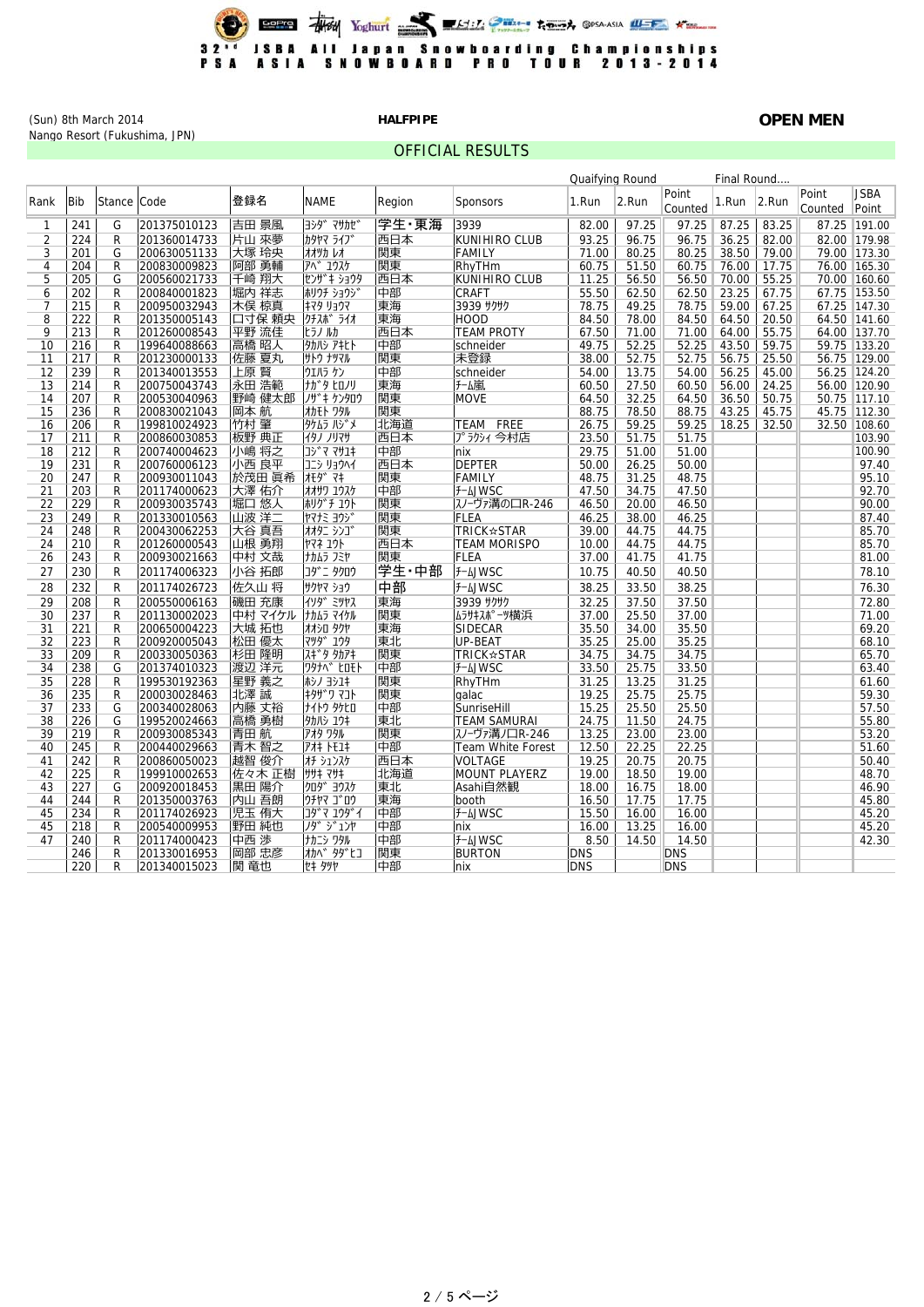

(Sun) 8th March 2014 **HALFPIPE JUNIOR WOMEN** Nango Resort (Fukushima, JPN)

#### OFFICIAL RESULTS

| TS:            | NISHIDA, Yoshikazu (JSBA/IJC)                | Name:             | Main Pipe       |
|----------------|----------------------------------------------|-------------------|-----------------|
| Referee:       | ITOH, Akio (JSBA/IJC)                        | Lenath:           | $110 \text{ m}$ |
| Chief of Race: | YOSHIDA, Atsushi (PSA ASIA)                  | Width:            | 18 <sub>m</sub> |
|                | Chief of Course: YAMAUCHI, Yoshinobu (NANGO) | Transition-R:     | 5 <sub>m</sub>  |
| Start Referee: | YAMAUCHI, Yukihisa (NANGO)                   | Inclination:      | 18 <sub>m</sub> |
| Head Judge:    | ITOH, Akio (JSBA/IJC)                        | Vertical Drop:    | 0.1 degrees     |
| Judge:         | A: NAKAZATO, Takayuki (IJC/JSBA)             | Platform Width:   | 4 m             |
|                | B: YOSHIDA, Tsutomu (IJC/JSBA)               |                   |                 |
|                | C: KONNO, Ryuichi (IJC/JSBA)                 |                   |                 |
|                | D: YAMASHITA, Masaru (IJC/JSBA)              | Event Category    | <b>JSBA ACH</b> |
| Tabulator:     | KAMATA, Nami (JSBA)                          | JSBA Point Value: | Women - Jr 8    |
|                |                                              |                   | Men - Jr 8      |
| Start Time:    | $8:30$ AM                                    |                   |                 |
| Weather:       | $\frac{1}{\sqrt{2}}$                         |                   |                 |
|                |                                              |                   |                 |

|              |    |        |              |                |             |           |                      | Final Round |             |       |       |
|--------------|----|--------|--------------|----------------|-------------|-----------|----------------------|-------------|-------------|-------|-------|
|              |    | Stance | 'Code        | 登録名            | <b>NAME</b> | Region    |                      |             | 2.Run       | Point | JSBA  |
| Bib<br> Rank |    |        |              |                |             | 'Sponsors | 1.Run                |             | Counted     | Point |       |
|              | 61 |        | 200760003334 | 坪田<br>依真       | ツボタ エマ      | 西日本       | <b>KUNIHIRO CLUB</b> |             | 77.50 82.50 | 82.50 | 75.20 |
| $\sim$       | 62 | R      | 200810010544 | 後藤 日菜子 ゴトゥ ヒナコ |             | 北海道       | <b>チームムラサキサッポ ロ</b>  | 53.00       | 58.50       | 58.50 | 69.33 |

## **JUNIOR MEN**

|             |            |        |              |                  |             |        |                      | Final Round |       |         |        |
|-------------|------------|--------|--------------|------------------|-------------|--------|----------------------|-------------|-------|---------|--------|
| <b>Rank</b> | <b>Bib</b> | Stance | 'Code        | <sup>'</sup> 登録名 | <b>NAME</b> | Region | <b>Sponsors</b>      | .Run        | 2.Run | Point   | JSBA   |
|             |            |        |              |                  |             |        |                      |             |       | Counted | Point  |
|             | 72         |        | 201340001433 | 佐藤<br>歩          | サトウ アユム     | 中部     | F-LJWSC              | 71.25       | 37.75 | 71.25   | 152.80 |
|             | 71         |        | 201360015133 | 植田 圭介            | ウエダ ケイスケ    | 西日本    | <b>KUNIHIRO CLUB</b> | 64.00       | 53.00 | 64.00   | 143.98 |
|             | 73         |        | 200330077433 | 今村 佑良            | 11745 15    | 関東     | ムラサキスポ ーツ横浜          | 38.50       | 26.25 | 38.50   | 138.64 |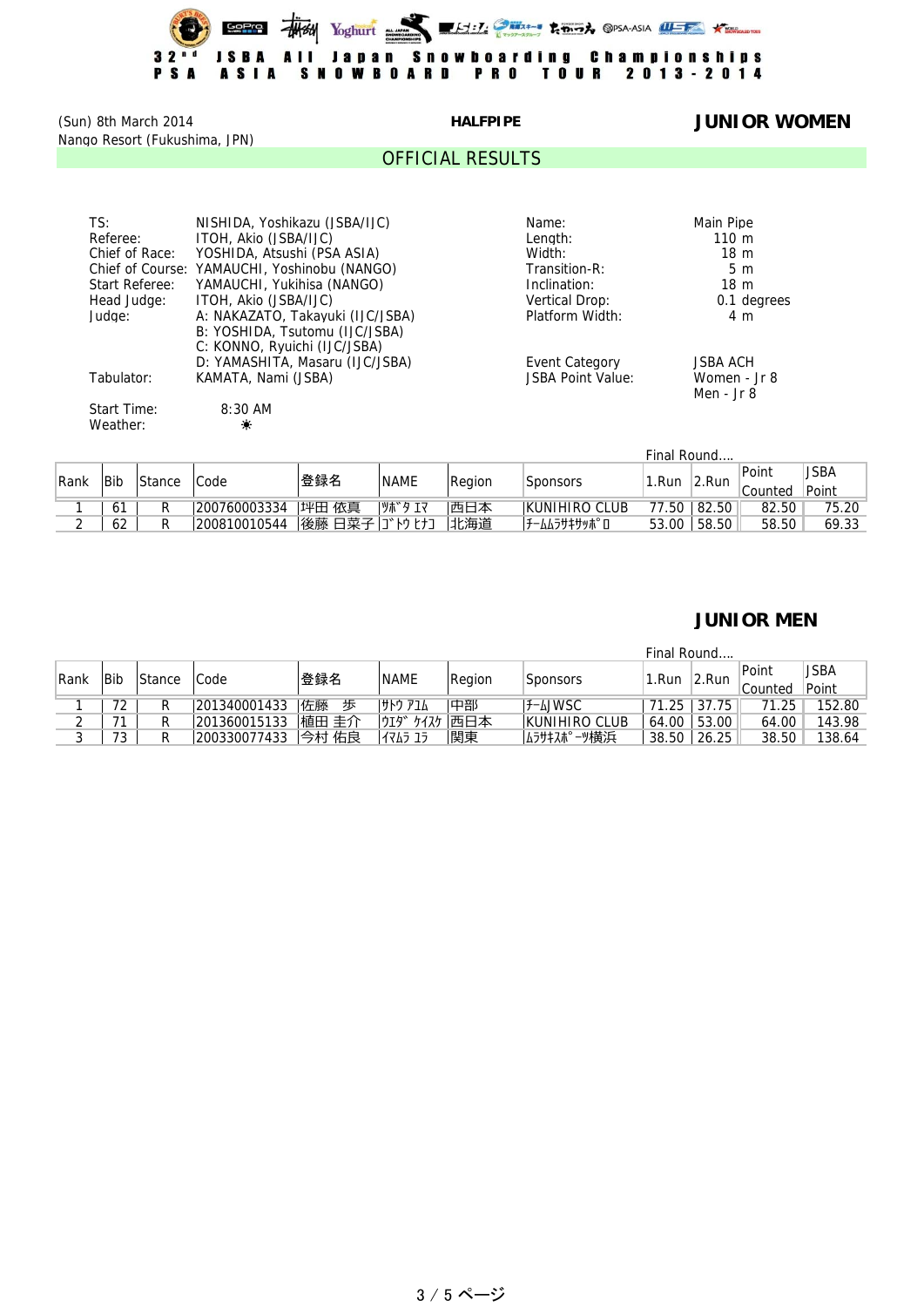(Sun) 8th March 2014 **HALFPIPE YOUTH WOMEN** Nango Resort (Fukushima, JPN)

### OFFICIAL RESULTS

| TS:            | NISHIDA, Yoshikazu (JSBA/IJC)                | Name:                    | Main Pipe       |
|----------------|----------------------------------------------|--------------------------|-----------------|
| Referee:       | ITOH, Akio (JSBA/IJC)                        | Lenath:                  | $110 \text{ m}$ |
| Chief of Race: | YOSHIDA, Atsushi (PSA ASIA)                  | Width:                   | 18 <sub>m</sub> |
|                | Chief of Course: YAMAUCHI, Yoshinobu (NANGO) | Transition-R:            | 5 <sub>m</sub>  |
| Start Referee: | YAMAUCHI, Yukihisa (NANGO)                   | Inclination:             | 18 <sub>m</sub> |
| Head Judge:    | ITOH, Akio (JSBA/IJC)                        | Vertical Drop:           | 0.1 degrees     |
| Judge:         | A: NAKAZATO, Takayuki (IJC/JSBA)             | Platform Width:          | 4 m             |
|                | B: YOSHIDA, Tsutomu (IJC/JSBA)               |                          |                 |
|                | C: KONNO, Ryuichi (IJC/JSBA)                 |                          |                 |
|                | D: YAMASHITA, Masaru (IJC/JSBA)              | Event Category           | <b>JSBA ACH</b> |
| Tabulator:     | KAMATA, Nami (JSBA)                          | <b>JSBA Point Value:</b> | Women - Yth 8   |
|                |                                              |                          | Men - Yth 8     |
| Start Time:    | $8:30$ AM                                    |                          |                 |
| Weather:       | $\frac{1}{\sqrt{2}}$                         |                          |                 |
|                |                                              |                          |                 |

|      |     |        |              |       |             |        |                 | Final Round |        |         |       |
|------|-----|--------|--------------|-------|-------------|--------|-----------------|-------------|--------|---------|-------|
| Rank | Bit | Stance |              | 登録名   | <b>NAME</b> |        |                 | .Run        |        | Point   | JSBA  |
|      |     |        | Code         |       |             | Region | <b>Sponsors</b> |             | !2.Run | Counted | Point |
|      |     |        | 201030042444 | 小野 愛佳 | 飞力<br>7 J   | 関東     | スノーヴァ溝の口R-246   | 72.50       | 85.00  | 85.00   | 65.80 |
|      |     |        | 201260002444 | Ⅰ森 萌葉 | eu een      | 西日本    | <b>A5サキwest</b> | 64.00       | 68.75  | 68.75   | 60.67 |

# OFFICIAL RESULTS

## **YOUTH MEN**

|               |     |        |              |        |               |        |                     | Final Round |       |         |        |
|---------------|-----|--------|--------------|--------|---------------|--------|---------------------|-------------|-------|---------|--------|
| <b>Rank</b>   | Bib | Stance | Code         | 登録名    | <b>NAME</b>   | Region | <b>Sponsors</b>     | 1.Run       | 2.Run | Point   | JSBA   |
|               |     |        |              |        |               |        |                     |             |       | Counted | Point  |
|               | 12  |        | 201360009043 | 飯田 将永  | イイダ ショウエイ 西日本 |        | KUNIHIRO CLUB       | 82.50       | 45.75 | 82.50   | 133.70 |
| ◠<br><u>_</u> | 14  |        | 201130022943 | 伊波 智翔人 | イハチカト         | 関東     | スノーヴァ溝の口R-246       | 72.50       | 51.00 | 72.50   | 125.99 |
| ົ<br>رب       |     |        | 201050009943 | 鈴木 冬生  |               | 東海     | <b>IBELLS WORKS</b> | 26.50       | 59.00 | 59.00   | 121.31 |
| 4             | 13  |        | 201030007043 | 中野 雄大  | けカノ ユウダ゛イ     | 関東     | <b>TRICK☆STAR</b>   | 49.50       | 57.25 | 57.25   | 115.71 |